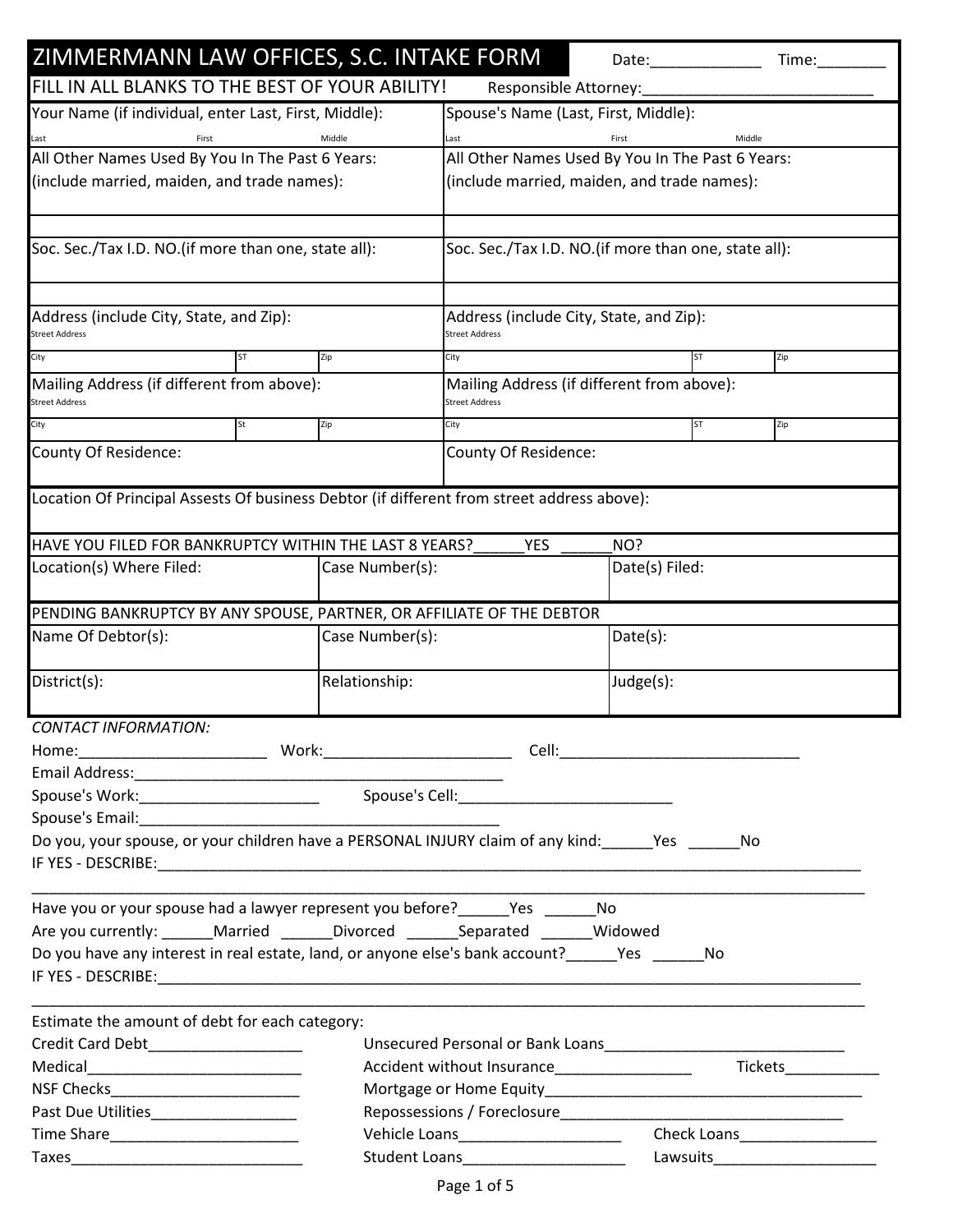#### **SCHEDULE A - REAL ESTATE PROPERTY**

Please list all real property you or your spouse may have in legal, equitable, or future interest, including all property owned as a co-tenant, community property, or in which you have a life estate. Include any property in which you hold rights or powers exercisable for your own benefit. If you are married, state whether husband, wife, or both own the property by placing an **H(usband) - W(ife) - J(oint) - or C(ommunity)**. If you hold no interest in real property, write in *NONE* under description and location of

| property.                                               |                      |       |                             |                          |  |
|---------------------------------------------------------|----------------------|-------|-----------------------------|--------------------------|--|
| Description and                                         | Nature of Debtor's   | Owner | <b>Market Value</b>         | Total Amount of Liens on |  |
| Location of Property                                    | interest in Property |       | $H - W - J - C$ of Property | Property (Balance Owed)  |  |
| $\begin{bmatrix} 1 \\ 2 \end{bmatrix}$ "x" here if NONE |                      |       |                             |                          |  |
| $\vert(1)$                                              |                      |       |                             |                          |  |
| (2)                                                     |                      |       |                             |                          |  |
| (3)                                                     |                      |       |                             |                          |  |
| (4)                                                     |                      |       |                             |                          |  |
| (5)                                                     |                      |       |                             |                          |  |

### **SCHEDULE D - List Any Creditors Holding Secured Claims (Such as Auto Loans or Mortgages)**

| <b>Creditor Name and Address</b>                        | Collateral Securing Loan, | Payoff Balance Owed |
|---------------------------------------------------------|---------------------------|---------------------|
| $\begin{bmatrix} 1 \\ 2 \end{bmatrix}$ "x" here if NONE | Description and Value     |                     |
| (1)                                                     |                           |                     |
| (2)                                                     |                           |                     |
| (3)                                                     |                           |                     |
| (4)                                                     |                           |                     |
| (5)                                                     |                           |                     |
| (6)                                                     |                           |                     |

#### **SCHEDULE G - Unexpired Leases (For a Car, Apartment, Office, or Equipment)**

| Name and Address of Other parties to Instrument                                                | Notes Regarding Contract, Lease or Debtor's Interest |
|------------------------------------------------------------------------------------------------|------------------------------------------------------|
| $\left[\begin{array}{cc} 1 & \text{''x}^{\text{''}} & \text{here if } NONE \end{array}\right]$ |                                                      |
| $\vert(1)$                                                                                     |                                                      |
|                                                                                                |                                                      |
| (3)                                                                                            |                                                      |
| (4)                                                                                            |                                                      |
| (5)                                                                                            |                                                      |

#### **SCHEDULE H - Codebtors**

| Have you co-signed for anyone on any type of debt?      |                              |  |
|---------------------------------------------------------|------------------------------|--|
| Name and Address of Person who you co-signed for.       | Name and Address of Creditor |  |
| $\begin{bmatrix} 1 \\ 2 \end{bmatrix}$ "x" here if NONE |                              |  |
| (1)                                                     |                              |  |
| (2)                                                     |                              |  |
| (3)                                                     |                              |  |
| (4)                                                     |                              |  |
| (5)                                                     |                              |  |

### **SCHEDULE E - Priority Debts (Taxes / Child Support)**

| Creditor Name and Address | Date, Description, and Value | Amount of Debt |
|---------------------------|------------------------------|----------------|
| ] "x" here if NONE        |                              |                |
|                           |                              |                |
| (2)                       |                              |                |
| (3)                       |                              |                |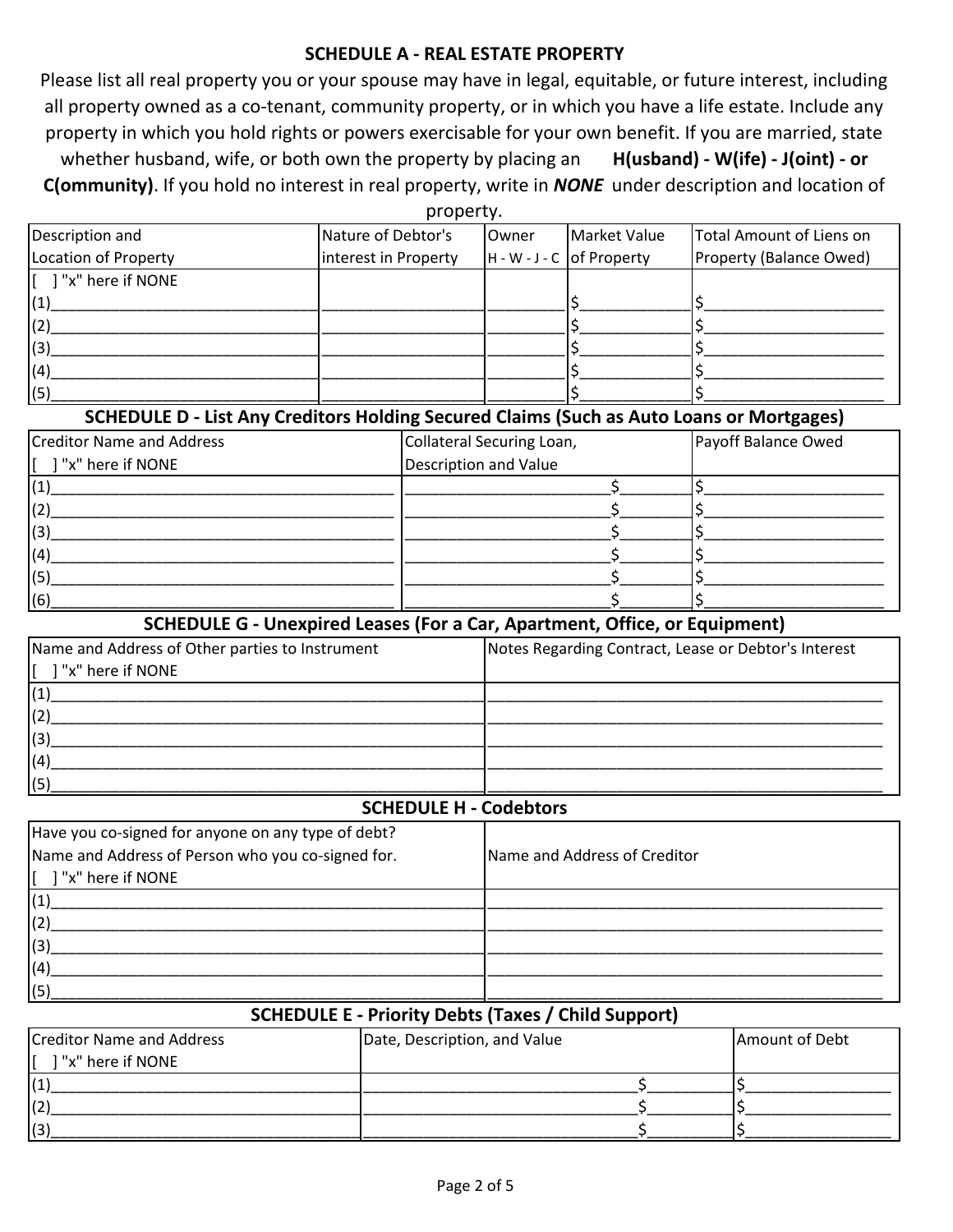# **Current Income**

| Marital Status:<br>Married<br>Single<br><b>Divorces</b><br>Separated<br>] Widowed<br>(5)                                                              | List all dependents of you and your spouse, their ages, and their relationship to you:<br><b>Name</b> | Age                                                           | Relationship |
|-------------------------------------------------------------------------------------------------------------------------------------------------------|-------------------------------------------------------------------------------------------------------|---------------------------------------------------------------|--------------|
| (2). Name and Address of Debtor's Employer:                                                                                                           |                                                                                                       | Name and Address of Spouse's Employer:                        |              |
|                                                                                                                                                       | <b>INCOME AND EMPLOYMENT</b>                                                                          |                                                               |              |
| I Get Paid (Check One): >                                                                                                                             | <b>DEBTOR</b><br>] Weekly [ ] Bi-Weekly<br>] 2x / Month [ ] Monthly                                   | SPOUSE<br>[ ] Weekly [ ] Bi-Weekly<br>] 2x /Month [ ] Monthly |              |
| <b>INCOME:</b><br>Gross Pay:                                                                                                                          |                                                                                                       |                                                               |              |
| Overtime:<br>Deductions:<br>Taxes:                                                                                                                    |                                                                                                       |                                                               |              |
| Insurance:<br>Pension:<br><b>Other Deductions:</b>                                                                                                    |                                                                                                       |                                                               |              |
| <b>OTHER MONTHLY INCOME:</b>                                                                                                                          |                                                                                                       |                                                               |              |
|                                                                                                                                                       | <b>DEBTOR</b>                                                                                         | SPOUSE                                                        |              |
| Alimony / Child Support:<br>Social Security:<br>Unemployment:<br>Pension:<br>Property / Rental:<br><b>Business Operation Income:</b><br>Other Income: |                                                                                                       |                                                               |              |
| If so, please explain below:                                                                                                                          | Do you expect any changes in your income or expenses over the next year? ______Yes _______No          |                                                               |              |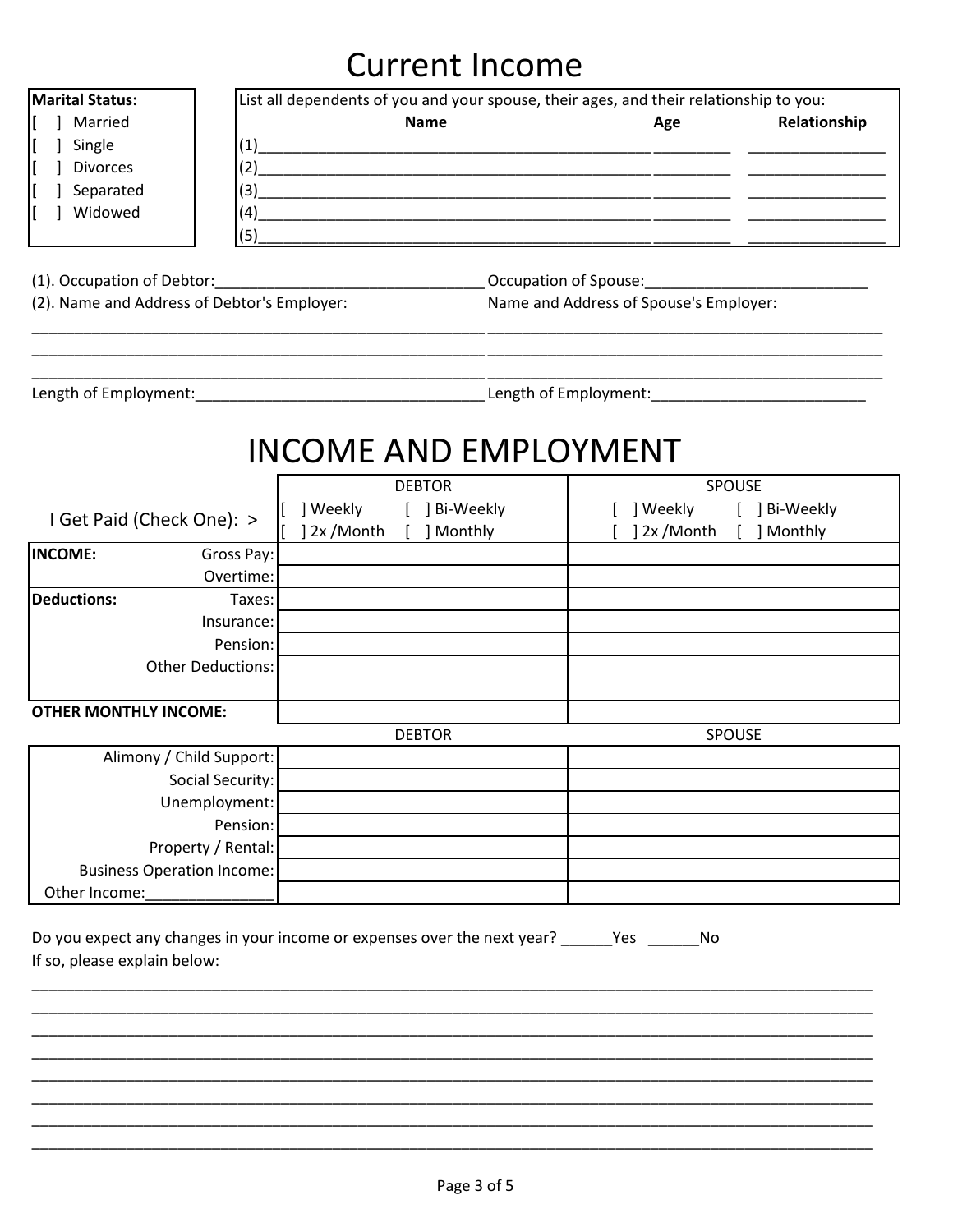# Section 6 ~ Current Expenses

Do you and your spouse maintain separate households? \_\_\_\_\_\_Yes \_\_\_\_\_\_No If YES, fill one page out for your household and another for your spouse's.

The following questions ask for your expenses each month. If you are unsure of the amount you pay each month, but know the amount for a different period (per week, per day, every 2 months, etc.,), write in the amount and the frequency that you pay the amount.

## **Indicate how much you pay for each item each month…**

|              | Rent or Home Mortgage                                                                                                 |                                                                                                                                                                                                                                                                                                                                                                     |
|--------------|-----------------------------------------------------------------------------------------------------------------------|---------------------------------------------------------------------------------------------------------------------------------------------------------------------------------------------------------------------------------------------------------------------------------------------------------------------------------------------------------------------|
| $\mathbf{1}$ | Does that amount include real estate taxes?_______Yes ________No                                                      | \$.                                                                                                                                                                                                                                                                                                                                                                 |
| 2            | Does it include property insurance? _______Yes __________No                                                           |                                                                                                                                                                                                                                                                                                                                                                     |
| 3            | <b>Electricity and heating</b>                                                                                        | $\frac{1}{2}$                                                                                                                                                                                                                                                                                                                                                       |
| 4            | Water and Sewage                                                                                                      | $\begin{picture}(20,10) \put(0,0){\vector(1,0){100}} \put(15,0){\vector(1,0){100}} \put(15,0){\vector(1,0){100}} \put(15,0){\vector(1,0){100}} \put(15,0){\vector(1,0){100}} \put(15,0){\vector(1,0){100}} \put(15,0){\vector(1,0){100}} \put(15,0){\vector(1,0){100}} \put(15,0){\vector(1,0){100}} \put(15,0){\vector(1,0){100}} \put(15,0){\vector(1,0){100}} \$ |
| 5            | Telephone service / long distance                                                                                     | \$<br><u> 1989 - Johann Barbara, martin a</u>                                                                                                                                                                                                                                                                                                                       |
| 6            | Do you have any other utility bills? If so, what, and how much per month?                                             |                                                                                                                                                                                                                                                                                                                                                                     |
| 7            |                                                                                                                       | $\sim$                                                                                                                                                                                                                                                                                                                                                              |
| 8            | <u> 1989 - Johann John Stoff, deutscher Stoffen und der Stoffen und der Stoffen und der Stoffen und der Stoffen u</u> | $\frac{1}{2}$                                                                                                                                                                                                                                                                                                                                                       |
| 9            |                                                                                                                       | $\begin{picture}(20,10) \put(0,0){\vector(1,0){100}} \put(15,0){\vector(1,0){100}} \put(15,0){\vector(1,0){100}} \put(15,0){\vector(1,0){100}} \put(15,0){\vector(1,0){100}} \put(15,0){\vector(1,0){100}} \put(15,0){\vector(1,0){100}} \put(15,0){\vector(1,0){100}} \put(15,0){\vector(1,0){100}} \put(15,0){\vector(1,0){100}} \put(15,0){\vector(1,0){100}} \$ |
| 10           | Home Maintenance, including repairs and general upkeep                                                                | $\begin{picture}(20,10) \put(0,0){\line(1,0){10}} \put(15,0){\line(1,0){10}} \put(15,0){\line(1,0){10}} \put(15,0){\line(1,0){10}} \put(15,0){\line(1,0){10}} \put(15,0){\line(1,0){10}} \put(15,0){\line(1,0){10}} \put(15,0){\line(1,0){10}} \put(15,0){\line(1,0){10}} \put(15,0){\line(1,0){10}} \put(15,0){\line(1,0){10}} \put(15,0){\line(1$                 |
| 11           | Food                                                                                                                  |                                                                                                                                                                                                                                                                                                                                                                     |
| 12           | Clothing                                                                                                              | $\frac{1}{2}$                                                                                                                                                                                                                                                                                                                                                       |
| 13           | Laundry and dry cleaning                                                                                              | $\frac{1}{2}$                                                                                                                                                                                                                                                                                                                                                       |
| 14           | Medical and dental expenses                                                                                           | \$                                                                                                                                                                                                                                                                                                                                                                  |
| 15           | Transportation (not including car payments)                                                                           | $\frac{1}{2}$                                                                                                                                                                                                                                                                                                                                                       |
| 16           | Entertainment, recreation, newspapers, magazines                                                                      | $\frac{1}{2}$                                                                                                                                                                                                                                                                                                                                                       |
| 17           | Charitable contributions                                                                                              | $\frac{1}{2}$                                                                                                                                                                                                                                                                                                                                                       |
| 18           | Insurance not deducted from paycheck                                                                                  |                                                                                                                                                                                                                                                                                                                                                                     |
| 19           | Homeowner's or renter's insurance                                                                                     | $\frac{1}{2}$                                                                                                                                                                                                                                                                                                                                                       |
| 20           | Life insurance                                                                                                        |                                                                                                                                                                                                                                                                                                                                                                     |
| 21           | Health Insurance                                                                                                      | $\begin{picture}(20,10) \put(0,0){\line(1,0){10}} \put(15,0){\line(1,0){10}} \put(15,0){\line(1,0){10}} \put(15,0){\line(1,0){10}} \put(15,0){\line(1,0){10}} \put(15,0){\line(1,0){10}} \put(15,0){\line(1,0){10}} \put(15,0){\line(1,0){10}} \put(15,0){\line(1,0){10}} \put(15,0){\line(1,0){10}} \put(15,0){\line(1,0){10}} \put(15,0){\line(1$                 |
| 22           | Auto Insurance                                                                                                        | $\frac{1}{2}$                                                                                                                                                                                                                                                                                                                                                       |
| 23           | Other Insurance                                                                                                       | $\mathsf{\$}$                                                                                                                                                                                                                                                                                                                                                       |
| 24           | Taxes not deducted from paycheck                                                                                      | $\frac{1}{2}$                                                                                                                                                                                                                                                                                                                                                       |
| 25           | Installment payments for car, furniture, etc. (Specify)                                                               |                                                                                                                                                                                                                                                                                                                                                                     |
| 26           |                                                                                                                       | $\begin{picture}(20,10) \put(0,0){\vector(1,0){100}} \put(15,0){\vector(1,0){100}} \put(15,0){\vector(1,0){100}} \put(15,0){\vector(1,0){100}} \put(15,0){\vector(1,0){100}} \put(15,0){\vector(1,0){100}} \put(15,0){\vector(1,0){100}} \put(15,0){\vector(1,0){100}} \put(15,0){\vector(1,0){100}} \put(15,0){\vector(1,0){100}} \put(15,0){\vector(1,0){100}} \$ |
| 27           |                                                                                                                       | $\begin{array}{c c} \n5 & \longrightarrow & \n\end{array}$                                                                                                                                                                                                                                                                                                          |
| 28           |                                                                                                                       | $\begin{picture}(20,10) \put(0,0){\vector(1,0){100}} \put(15,0){\vector(1,0){100}} \put(15,0){\vector(1,0){100}} \put(15,0){\vector(1,0){100}} \put(15,0){\vector(1,0){100}} \put(15,0){\vector(1,0){100}} \put(15,0){\vector(1,0){100}} \put(15,0){\vector(1,0){100}} \put(15,0){\vector(1,0){100}} \put(15,0){\vector(1,0){100}} \put(15,0){\vector(1,0){100}} \$ |
| 29           | Alimony, maintenance, support paid to others                                                                          |                                                                                                                                                                                                                                                                                                                                                                     |
| 30           | Payments for support of dependents not living at home                                                                 | \$                                                                                                                                                                                                                                                                                                                                                                  |
| 31           | Expenses from operation of business                                                                                   | \$                                                                                                                                                                                                                                                                                                                                                                  |
| 32           | Additional Expenses (707(b) Expenses)                                                                                 | \$                                                                                                                                                                                                                                                                                                                                                                  |
| 33           | Mandatory payroll deductions not already listed                                                                       |                                                                                                                                                                                                                                                                                                                                                                     |
| 34           |                                                                                                                       | \$                                                                                                                                                                                                                                                                                                                                                                  |
| 35           |                                                                                                                       | $\sharp$                                                                                                                                                                                                                                                                                                                                                            |
| 36           |                                                                                                                       | \$                                                                                                                                                                                                                                                                                                                                                                  |
|              |                                                                                                                       |                                                                                                                                                                                                                                                                                                                                                                     |